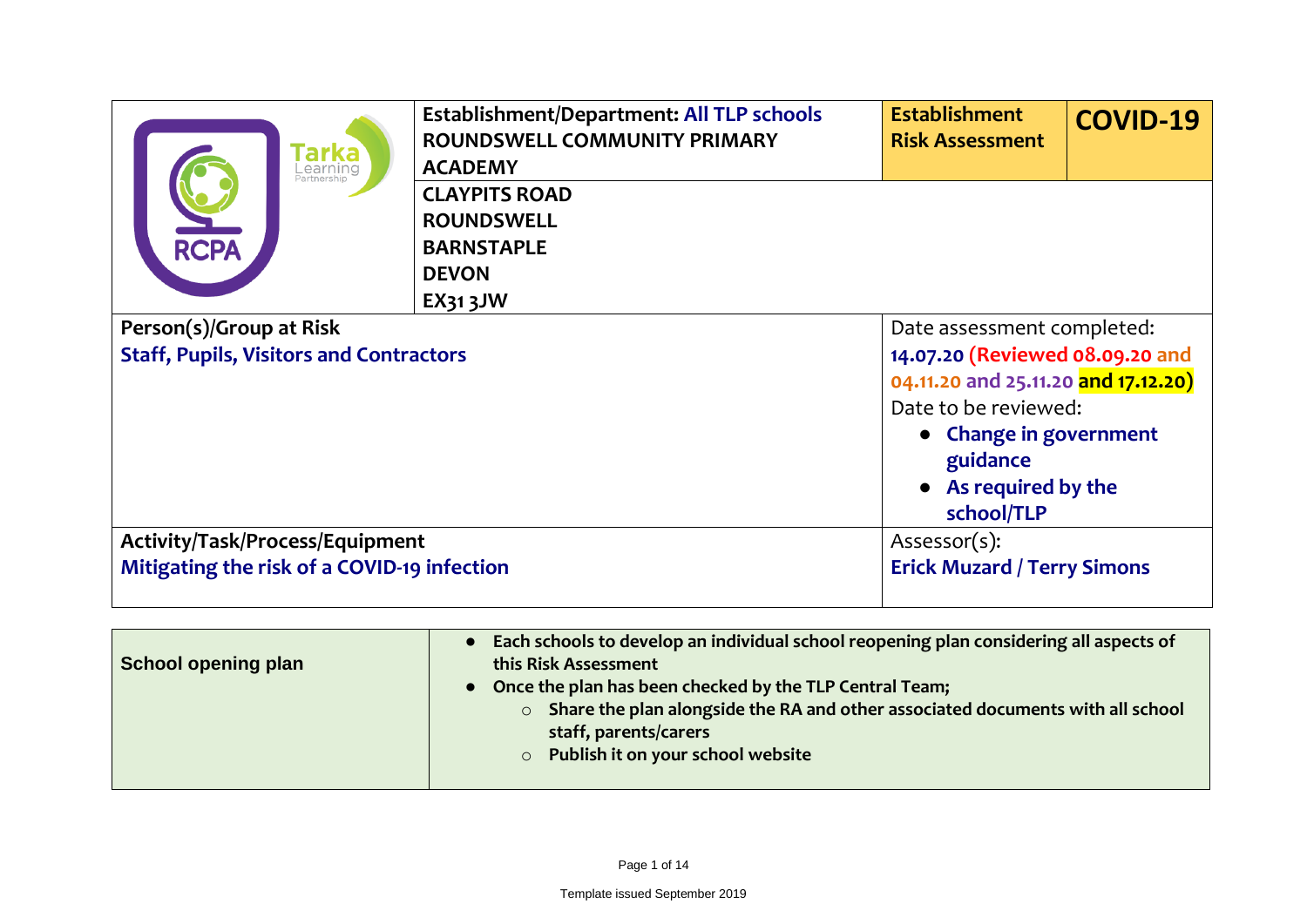| <b>Activity and Significant Hazard</b><br><b>Section</b> | <b>Control measures in place</b><br>Additional measures or actions not included in the column below should be put in the assessor's<br>recommendations at the end of this document                                                                                                                                                                                                                                                                                                                                                                                                                                                                                                                                                                                                                                                                                                                                                                                                                                                                                                                                                                                                                                                                                                                                                                                                                                                                                                                                                                                                                                                                                                                                                                                                                                                                                                                                                                                                                           |
|----------------------------------------------------------|--------------------------------------------------------------------------------------------------------------------------------------------------------------------------------------------------------------------------------------------------------------------------------------------------------------------------------------------------------------------------------------------------------------------------------------------------------------------------------------------------------------------------------------------------------------------------------------------------------------------------------------------------------------------------------------------------------------------------------------------------------------------------------------------------------------------------------------------------------------------------------------------------------------------------------------------------------------------------------------------------------------------------------------------------------------------------------------------------------------------------------------------------------------------------------------------------------------------------------------------------------------------------------------------------------------------------------------------------------------------------------------------------------------------------------------------------------------------------------------------------------------------------------------------------------------------------------------------------------------------------------------------------------------------------------------------------------------------------------------------------------------------------------------------------------------------------------------------------------------------------------------------------------------------------------------------------------------------------------------------------------------|
| <b>Pre-opening Premises Checks</b>                       | Pre-opening caretaking & cleaning checks of dormant internal & external areas that<br>are to be used.<br><b>Internal</b><br>• Caretaker to ensure all statutory compliance checks are up to date (fire system<br>checks, Legionella etc. as per building compliance checklist).<br>Caretaker to ensure ample stocks of required cleaning materials are in place prior to<br>opening and ongoing.<br>• Caretaker to ensure body fluids clean up kits are supplied with ample materials.<br>• Premises to be checked for safety by premises caretaker i.e. fire doors functioning<br>correctly, windows open effectively, classroom sinks and taps flushed.<br>• Caretaker to wedge open all internal doors where possible to prevent human touch<br>• Caretaker to induct cleaning staff with regards to the cleaning procedures and<br>protocol for the school site<br>Cleaning team to complete a deep clean on all rooms before carrying out a full<br>sanitising each room following the agreed procedure.<br>Caretaker/teaching staff to remove all non-essential furniture (surplus chairs, tables<br>and mobile units) from the classrooms in use. If storage is an issue, tray units can be<br>turned to face the wall, chairs & tables stacked etc.<br>Teaching materials (stationary etc) kept to minimum to aid with sanitising after use.<br>Classroom and corridor surfaces to be kept clear to aid cleaning/sanitising.<br>• Caretaker/cleaning team to ensure ample hand soap, gloves, sanitiser spray, blue<br>cloths, tissues and hand sanitiser are available within each classroom.<br>Caretaker and staff team to ensure all available external windows are opened for<br>maximum ventilation (open high windows only in Nursery and Reception, due to eye<br>level opening of lower windows)<br>Caretaker/cleaning team to ensure toilets are fully stocked with toilet rolls and hand<br>soap.<br>• Caretaker to ensure toilet windows are opened in toilets and extraction systems are |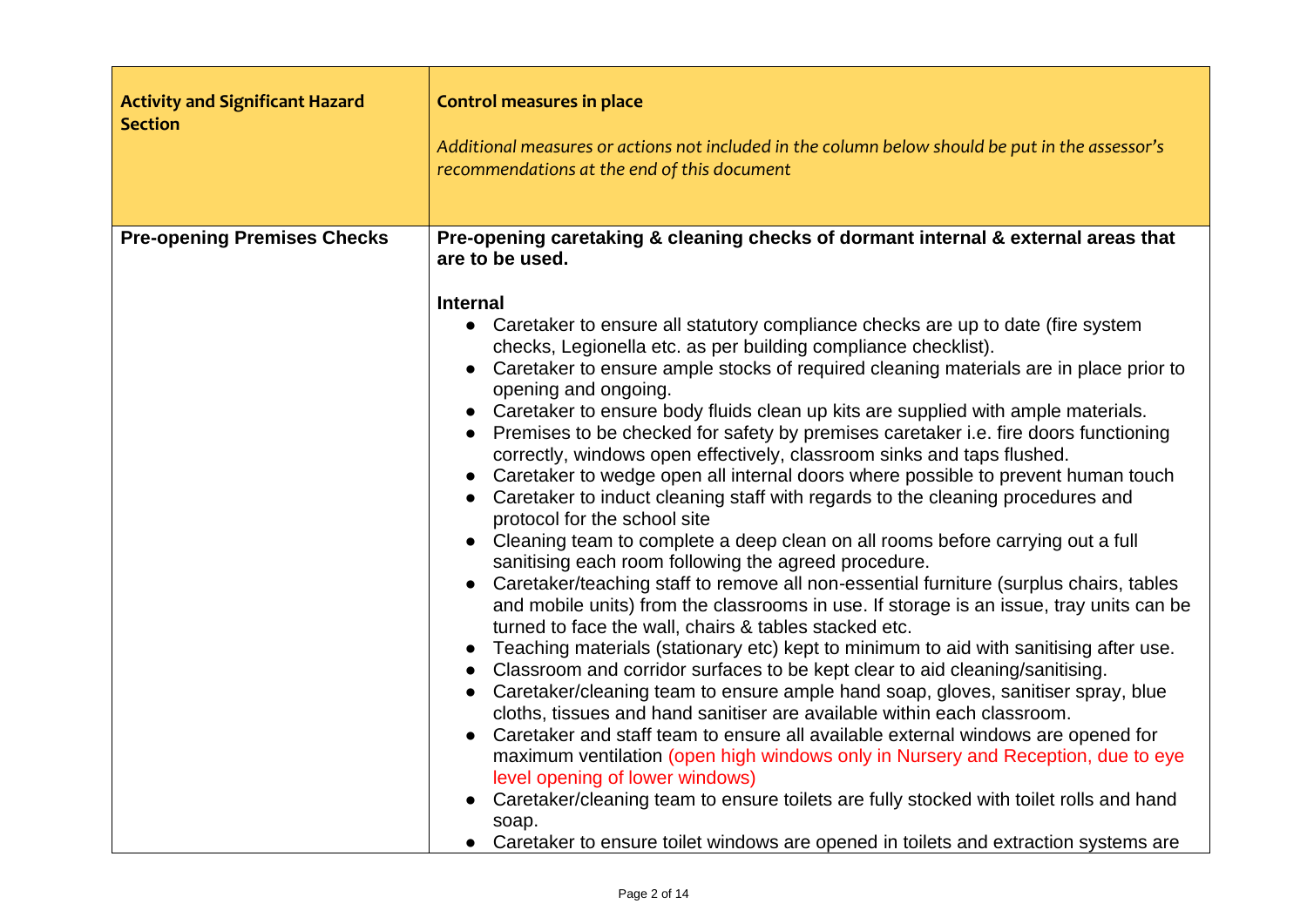|                                  | working to optimum efficiency (filters cleaned).<br><b>External</b><br>• Caretaker to check entire premises daily to ensure all areas are safe for use.<br>Caretaker to take all climbing apparatus/high risk areas out of use to prevent cross<br>contamination in areas that cannot be sanitised.                                                                                                                                                                                                                                                                                                                                                                                                                                                                                                                                                                                                                                                                                                                                                                                                                                                                                                                                                                                                                                                                                                                                                                                                                                                                                                                                                                                                                                                                                                                                                                                                                                                                                                                                          |
|----------------------------------|----------------------------------------------------------------------------------------------------------------------------------------------------------------------------------------------------------------------------------------------------------------------------------------------------------------------------------------------------------------------------------------------------------------------------------------------------------------------------------------------------------------------------------------------------------------------------------------------------------------------------------------------------------------------------------------------------------------------------------------------------------------------------------------------------------------------------------------------------------------------------------------------------------------------------------------------------------------------------------------------------------------------------------------------------------------------------------------------------------------------------------------------------------------------------------------------------------------------------------------------------------------------------------------------------------------------------------------------------------------------------------------------------------------------------------------------------------------------------------------------------------------------------------------------------------------------------------------------------------------------------------------------------------------------------------------------------------------------------------------------------------------------------------------------------------------------------------------------------------------------------------------------------------------------------------------------------------------------------------------------------------------------------------------------|
|                                  | Signage adapted for opening guidelines                                                                                                                                                                                                                                                                                                                                                                                                                                                                                                                                                                                                                                                                                                                                                                                                                                                                                                                                                                                                                                                                                                                                                                                                                                                                                                                                                                                                                                                                                                                                                                                                                                                                                                                                                                                                                                                                                                                                                                                                       |
| <b>Cleaning and disinfection</b> | Cleaning procedures for expanded numbers of premises users<br>• School leaders/caretakers to adapt cleaning staff hours as necessary to match<br>schools opening hours to ensure upgraded thorough cleaning/sanitising is carried out<br>every day.<br>School leaders/caretaker to ensure adequate numbers of cleaners are available to<br>complete the level of cleaning required. Rooms not in use to be locked, in order to<br>focus cleaning on areas of the school used.<br>Duty Senior Leader or delegated person to brief all staff before starting shifts to<br>changes or incidents that will affect their working pattern.<br>Caretaker to ensure copies of COSHH risk assessments/safety data sheets are<br>available for sanitiser and other chemicals.<br>Support & Teaching staff to be trained in the procedure and safe use of classroom<br>sanitiser<br>Cleaning team to follow the TLP COVID-19 cleaning procedure to all areas – refer to<br>Premises Guidance document for details.<br>Increase the level of cleaning across the schools, focusing on any contact points,<br>doors, door handles, walls, lockers, desks and chairs.<br>All rooms waste to be double bagged and placed in the skip immediately.<br>Always reinforce the message to all cleaners of the necessity of wearing PPE (gloves<br>and plastic aprons) $-$ carry out spot checks to ensure this is being followed.<br>To use face masks for cleaning of isolation rooms following incident. Isolation room<br>identified as the studio room, as external access is available without the need to<br>contaminate the school building.<br>Cleaning if there has been a suspected case in school – refer to Premises Guidance<br>check list.<br>Systematically use the return to work form for any staff coming back from illness -<br>should be done remotely and digitally and prior to return<br>Tables and chairs in classrooms to be disinfected periodically throughout the day.<br>• Toilets to be wiped down with disinfectant at intervals. |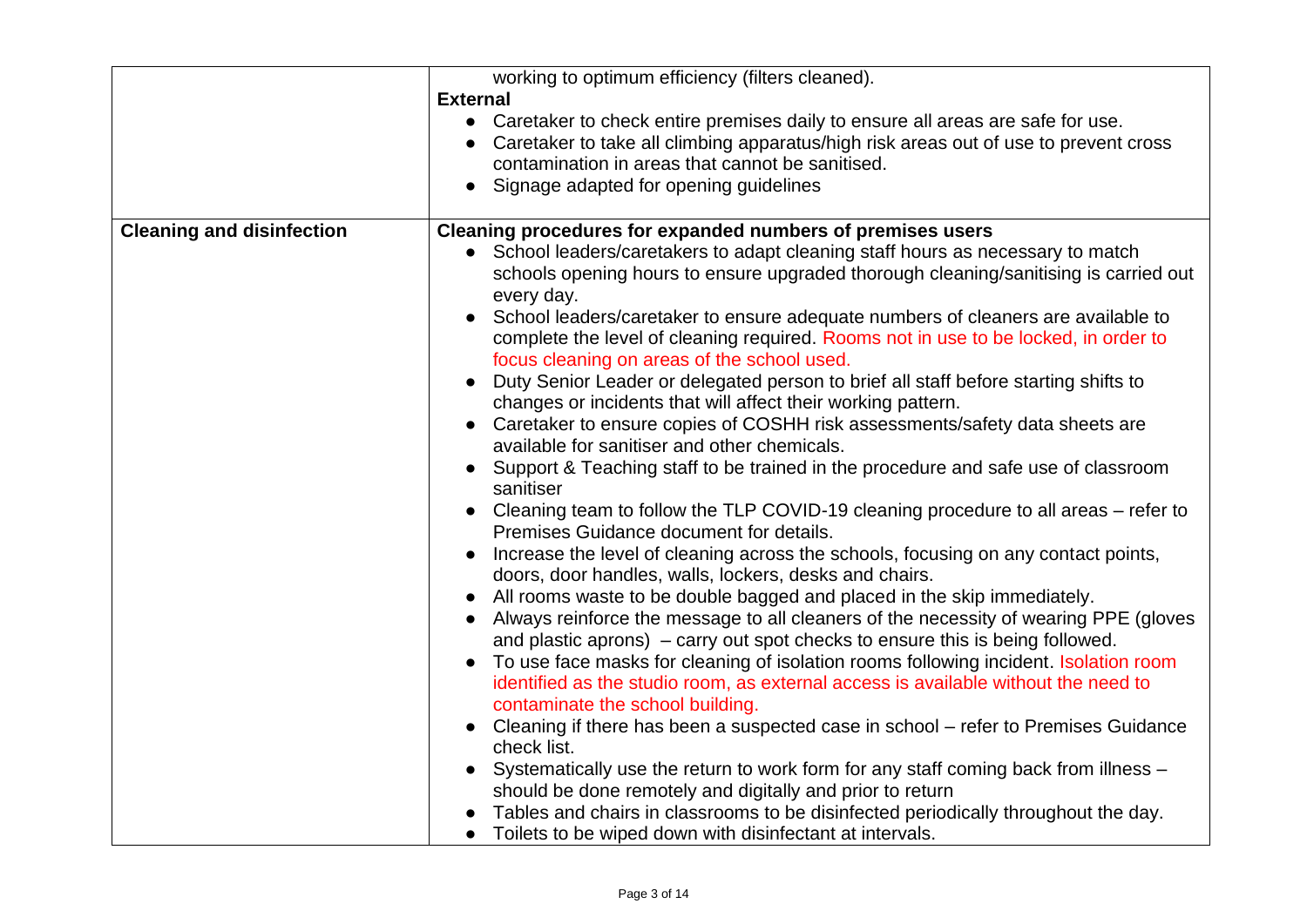|                        | • All shared equipment (sports and ICT to be disinfected after each use)                                                                                |
|------------------------|---------------------------------------------------------------------------------------------------------------------------------------------------------|
| Drop-offs and pick-ups | <b>Drop-offs</b>                                                                                                                                        |
|                        | Develop drop-off and pick-up plan according to your setting and number of expected<br>$\bullet$                                                         |
|                        | pupils - using different entry points as possible                                                                                                       |
|                        | Nursery and Reception to enter school through their own entrance doors at staggered                                                                     |
|                        | entrance and exit times.                                                                                                                                |
|                        | Nursery times are 8.45am and 12.45am.                                                                                                                   |
|                        | Reception times are 8.50am.                                                                                                                             |
|                        | Following congestion along the pathway, as Nursery take time to drop off, Reception                                                                     |
|                        | Class will now queue at the main entrance around the hall side path and will be                                                                         |
|                        | greeted by the Teacher. At the end of the day, Reception Class will be collected from                                                                   |
|                        | the main entrance of the school (28.09.20)                                                                                                              |
|                        | Signage placed around the site to aid movement of pupils and staff / TLP visitors.                                                                      |
|                        | One way system in place with directional signage. Stop and wait signs put at                                                                            |
|                        | congested areas where one way is not possible.                                                                                                          |
|                        | Communicate the drop-off plan to parents/carers<br>$\bullet$                                                                                            |
|                        | Stagger the beginning and end of the school day, so not all pupils enter and leave                                                                      |
|                        | school at the time or use different exits/entrances if site allows<br>Children in Nursery will begin the school day at 8.45am and leave at 3.15-3.45pm. |
|                        | Children attending Nursery for the afternoon session will not require staggered entry /                                                                 |
|                        | exit times. Similarly, those being collected at lunchtime following the morning session                                                                 |
|                        | will not require staggered pick-up times.                                                                                                               |
|                        | Children in Reception will begin the school day at 8.50am and leave at 3.10pm.                                                                          |
|                        | Use clear and visible directional, safety awareness and information signage -<br>$\bullet$                                                              |
|                        | internally and externally, especially in corridors where needed.                                                                                        |
|                        | For the first couple of weeks a member of SLT staff positioned at the school entrance<br>$\bullet$                                                      |
|                        | and also at the entrance into Nursery and Reception to manage and monitor the pupil                                                                     |
|                        | flow during drop-offs                                                                                                                                   |
|                        | Do not allow parents/carers to enter the school building during drop-offs and pick-ups<br>$\bullet$                                                     |
|                        | - pupils should be let in by staff only. One parent only is allowed to accompany the                                                                    |
|                        | children to the queue system in place.                                                                                                                  |
|                        | All adults are to wear face coverings (except in the case of medical exemption) at                                                                      |
|                        | drop-off times                                                                                                                                          |
|                        | Maintain all doors and gates open during drop-offs                                                                                                      |
|                        | Organise pupils using hand sanitiser and then hand washing before joining the group<br>- staff to oversee (TAs)                                         |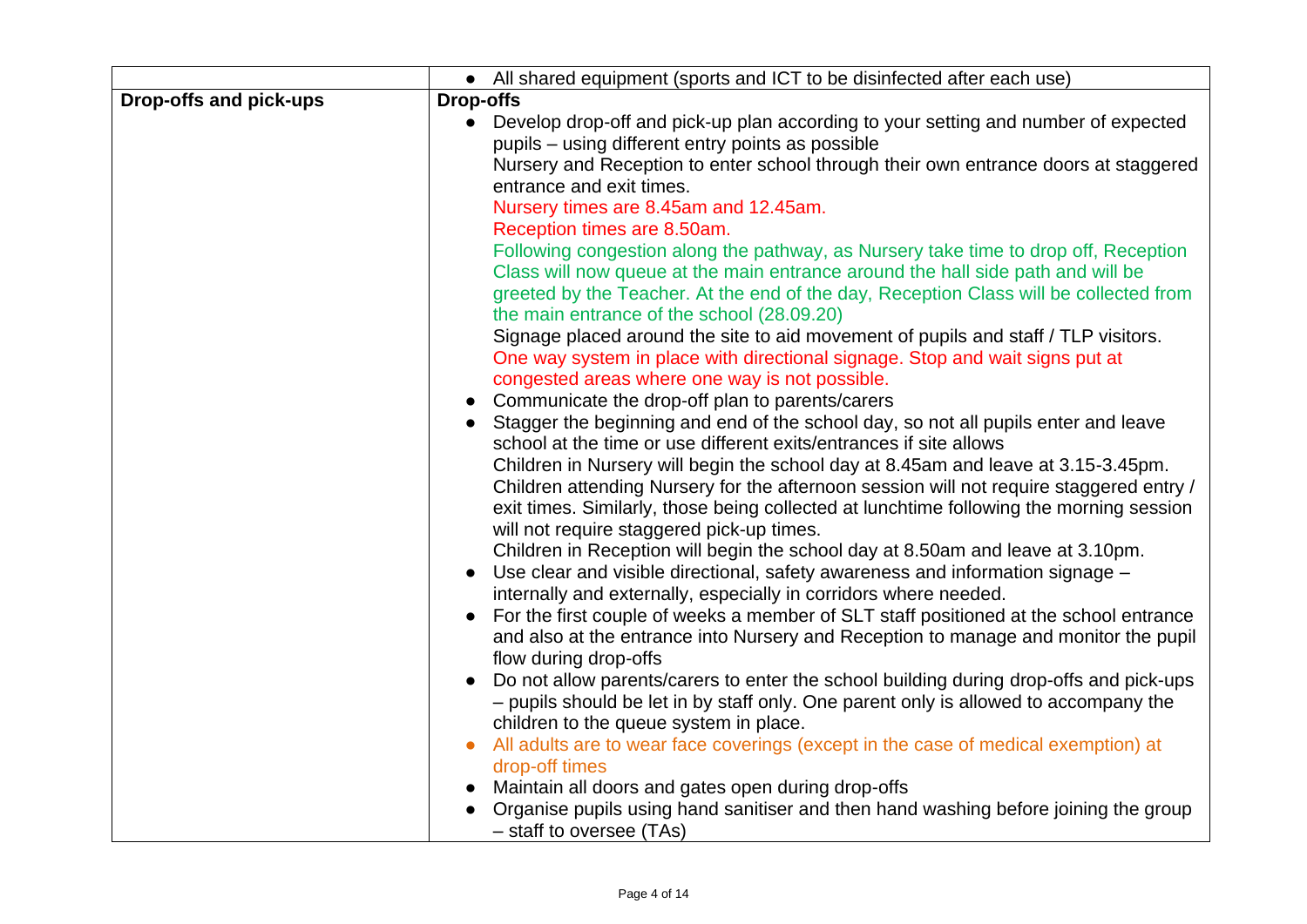|                                   | <b>Pick-ups</b>                                                                                                                                                                                                                                                                                                                                                                                                                                                                                                                                                                                                                                                                                                                                                                               |
|-----------------------------------|-----------------------------------------------------------------------------------------------------------------------------------------------------------------------------------------------------------------------------------------------------------------------------------------------------------------------------------------------------------------------------------------------------------------------------------------------------------------------------------------------------------------------------------------------------------------------------------------------------------------------------------------------------------------------------------------------------------------------------------------------------------------------------------------------|
|                                   | Member of staff positioned at the EYFS side gate entrance to manage and monitor<br>the pupil flow during pick-ups                                                                                                                                                                                                                                                                                                                                                                                                                                                                                                                                                                                                                                                                             |
|                                   | Reception children will finish at 3.10pm and leave via their classroom door.<br>Reception children will be collected from the main entrance of the school, in order to<br>reduce congestion in the EYFS entrance gates and pathways.<br>To avoid further congestion at the main entrance of the school and to safeguard the<br>children, parent will queue in a similar manner to the mornings, around the main<br>entrance path, and children will dismissed to their parents one at a time, dependent<br>on which parent is at the front of the queue.<br>Nursery will finish at 3.15pm and leave via their classroom door.<br>Morning Nursery children will leave at either 11.45am or 12.45am and will be brought<br>to the main entrance of the school by a member of staff to handover. |
|                                   |                                                                                                                                                                                                                                                                                                                                                                                                                                                                                                                                                                                                                                                                                                                                                                                               |
|                                   | Communicate the pick-ups plan to parents/carers<br>Do not allow parents/carers to enter the school building during pick-ups – pupils                                                                                                                                                                                                                                                                                                                                                                                                                                                                                                                                                                                                                                                          |
|                                   | should be let out by staff only (see above)                                                                                                                                                                                                                                                                                                                                                                                                                                                                                                                                                                                                                                                                                                                                                   |
|                                   | All adults are to wear face coverings (except in the case of medical exemption) at                                                                                                                                                                                                                                                                                                                                                                                                                                                                                                                                                                                                                                                                                                            |
|                                   | drop-off times                                                                                                                                                                                                                                                                                                                                                                                                                                                                                                                                                                                                                                                                                                                                                                                |
|                                   | • Maintain all doors and gates open during pick-ups                                                                                                                                                                                                                                                                                                                                                                                                                                                                                                                                                                                                                                                                                                                                           |
| <b>Toilets and changing rooms</b> | <b>Toilets</b>                                                                                                                                                                                                                                                                                                                                                                                                                                                                                                                                                                                                                                                                                                                                                                                |
|                                   | • Both Nursery and Reception children have their own toilet blocks to use as necessary<br>- contained within the classrooms.<br>Children reminded to use distance as appropriate if queuing for the toilet<br>Where possible and appropriate, supervise the journey to and from the toilets - TAs                                                                                                                                                                                                                                                                                                                                                                                                                                                                                             |
|                                   | Frequently ventilate the toilets and check the cleanliness and good working order of<br>the extractors<br>Supervise hand washing if possible                                                                                                                                                                                                                                                                                                                                                                                                                                                                                                                                                                                                                                                  |
|                                   | Ensure adequate stock throughout of soap, paper towels and toilet paper                                                                                                                                                                                                                                                                                                                                                                                                                                                                                                                                                                                                                                                                                                                       |
|                                   | Organise cleaning inspection throughout the day $-$ at lunchtime as a minimum                                                                                                                                                                                                                                                                                                                                                                                                                                                                                                                                                                                                                                                                                                                 |
|                                   | Ensure deep clean of all toilets on a daily basis – follow cleaning procedure                                                                                                                                                                                                                                                                                                                                                                                                                                                                                                                                                                                                                                                                                                                 |
|                                   | Provide disposable hand towels in addition to the hand drier to allow for less time in<br>the toilet area.                                                                                                                                                                                                                                                                                                                                                                                                                                                                                                                                                                                                                                                                                    |
|                                   |                                                                                                                                                                                                                                                                                                                                                                                                                                                                                                                                                                                                                                                                                                                                                                                               |
|                                   | <b>Changing Rooms</b><br>$\bullet$ N/A                                                                                                                                                                                                                                                                                                                                                                                                                                                                                                                                                                                                                                                                                                                                                        |
|                                   |                                                                                                                                                                                                                                                                                                                                                                                                                                                                                                                                                                                                                                                                                                                                                                                               |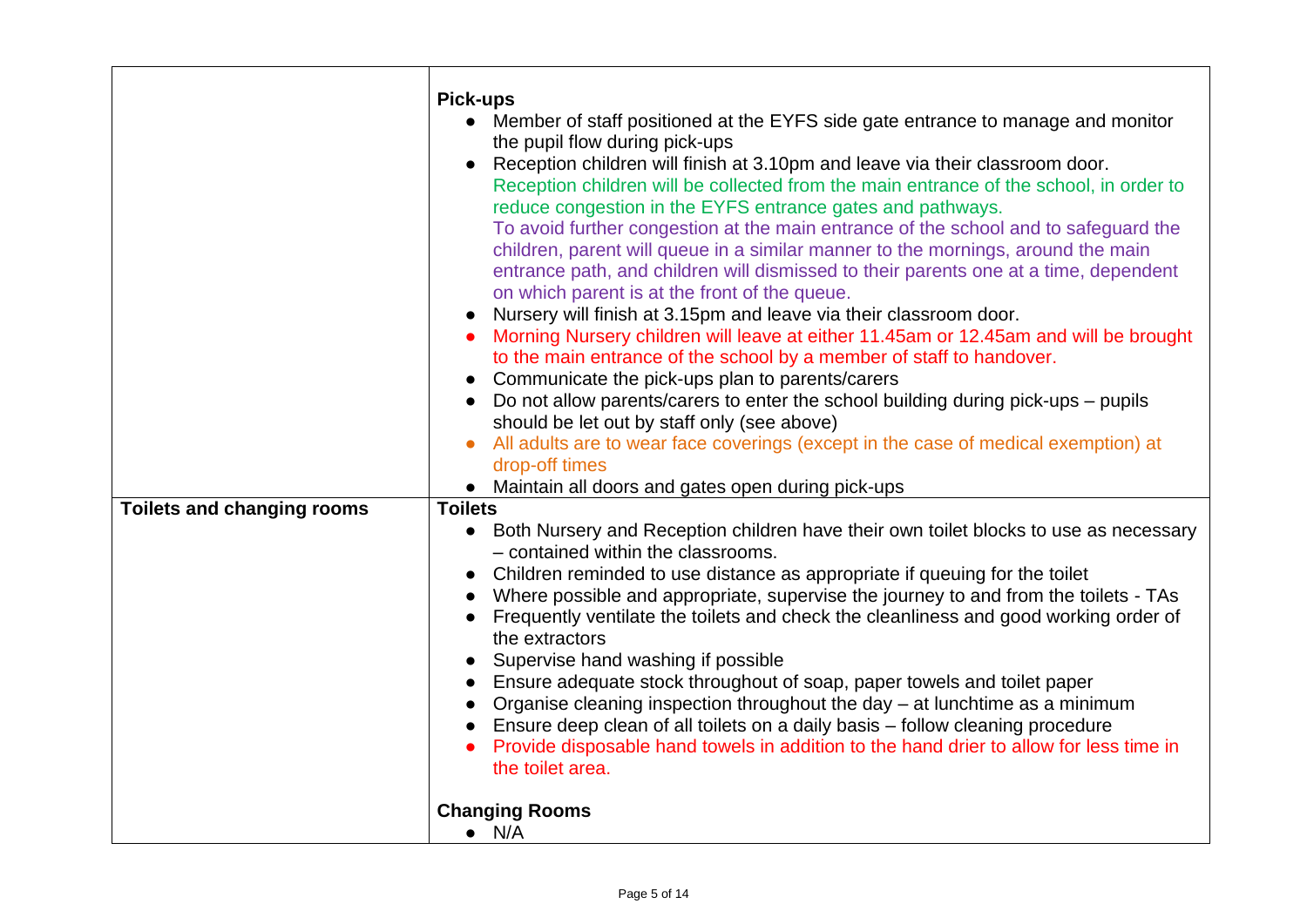| <b>Classrooms</b> | Desks will be arranged to minimise close contact for extended periods (15mins)<br>between teachers and pupils. The formation may be facing forwards with 2 pupils at a<br>desk but for Nursery, Reception and Year 1 this is not appropriate.                                                                                                                                                                                                                                                                                                                                                                                                                                                                                                                                                                             |
|-------------------|---------------------------------------------------------------------------------------------------------------------------------------------------------------------------------------------------------------------------------------------------------------------------------------------------------------------------------------------------------------------------------------------------------------------------------------------------------------------------------------------------------------------------------------------------------------------------------------------------------------------------------------------------------------------------------------------------------------------------------------------------------------------------------------------------------------------------|
|                   | For Year 1 and above: NOT APPLICABLE AT PRESENT<br>• Set the tables accordingly -horseshoe or other - avoiding face to face between pupils<br>Child to have own basic equipment<br>Remove any unnecessary furniture in order to create maximum available space<br>Reduce the movement within the class                                                                                                                                                                                                                                                                                                                                                                                                                                                                                                                    |
|                   | For all Classrooms:<br>• Ventilate the class before, during and after use as much as practically possible $-$ all<br>windows and doors to remain open. Ensure that the doors and higher windows are<br>open, NOT the lower windows as these present a bump risk at present to children<br>playing in the outdoor area.<br>Pupils will not bring in materials/resources/equipment from home unless absolutely<br>$\bullet$<br>necessary. Reading books stay in school, no pencil cases or PE kits to be bought in.<br>Homework to be completed online rather than using homework books / sheets as<br>applicable.<br>Sanitise all equipment and surfaces as often as possible throughout the day - at<br>breaktimes and lunchtimes as a minimum requirement<br>• Consider use of outdoor learning environment for teaching |
|                   | <b>Before class</b><br>• Open all windows for natural ventilation. Lower windows to remain closed due to<br>bump risk, but all higher windows and doors to remain open.<br>Check the set up of the class<br>Prop the door open (external if possible)<br>• Check that all teaching equipment has been cleaned and disinfected                                                                                                                                                                                                                                                                                                                                                                                                                                                                                             |
|                   | <b>During class</b><br>• Be aware of minimising contact between pupils, teacher and support teaching staff if<br>possible (not applicable to Nursery and Reception children)<br>• Avoid exchange of personal objects<br>• Use outside areas as much as possible                                                                                                                                                                                                                                                                                                                                                                                                                                                                                                                                                           |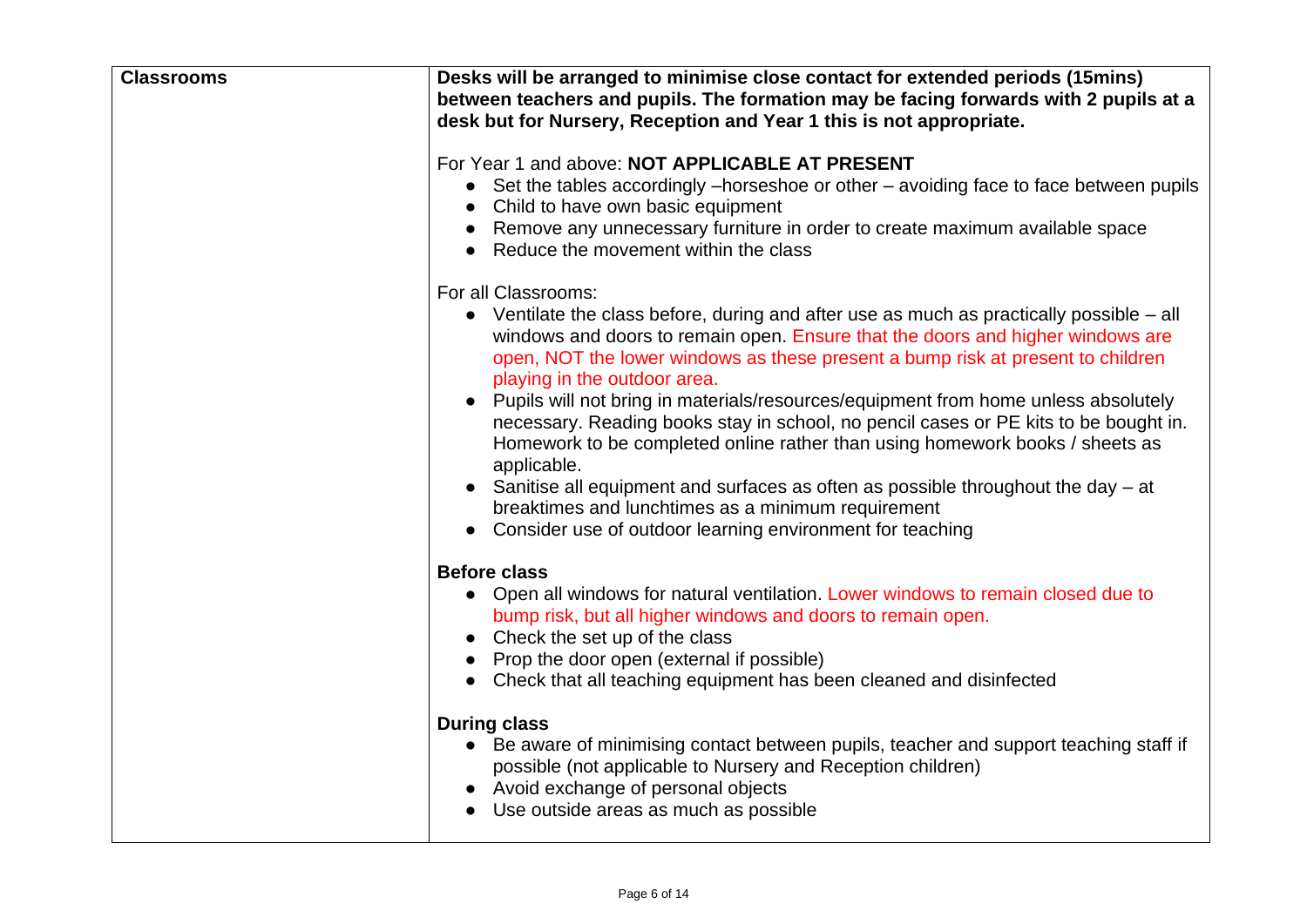|                                   | At the end of class                                                                          |
|-----------------------------------|----------------------------------------------------------------------------------------------|
|                                   | Prop the door open (external if possible)                                                    |
|                                   | Check that the areas outside the external classroom doors are clear of adults                |
|                                   | collecting the children, in order to be able to dismiss the class in a safe manner.          |
|                                   |                                                                                              |
| <b>Movement within the school</b> | Minimal movement around the school by few children – only to visit the hall for PE /         |
|                                   | Lunch, or to visit the library / DT room.                                                    |
|                                   | Minimal movement from adults around the school - face coverings must be worn at<br>all times |
|                                   | Place in strategic position simple directional signage around the school – poster,           |
|                                   | arrows, colour scheme and taped social distancing markers in corridors.                      |
|                                   | Adopt, whenever possible, a propped open door policy within the school to avoid<br>$\bullet$ |
|                                   | contact points and potential cross contamination                                             |
|                                   | Enforce keeping to left when walking around school.<br>$\bullet$                             |
|                                   | Stagger arrival, departure, breaks, lunch as much as possible and communicate                |
|                                   | timings to all staff. Lunchtimes are Nursery 11.45am; Reception 11.55am in order to          |
|                                   | prevent queuing in the hall.                                                                 |
| <b>Breaks</b>                     | <b>Handwashing before and after breaks</b>                                                   |
|                                   | o Nursery and Reception children have own playgrounds.                                       |
|                                   | o Use external doors for entry for all year groups.                                          |
|                                   | Avoid physical contact games where possible                                                  |
|                                   | Large outdoor equipment to be used/ class outdoor play equipment disinfected after           |
|                                   | each use                                                                                     |
|                                   | Propose games and activities which comply with social distancing                             |
|                                   | During bad weather use the classrooms as per wet play                                        |
|                                   | Organise and supervise hand washing after breaks before re-integrating the                   |
|                                   | classroom                                                                                    |
|                                   |                                                                                              |
|                                   | <b>Before the Breaks</b>                                                                     |
|                                   | • Organise and supervise hand washing before breaks                                          |
|                                   | <b>During the Breaks</b>                                                                     |
|                                   | • For year groups sharing playground encourage distancing if possible (it is recognised      |
|                                   | that very young children in the Nursery and Reception cannot be expected to do this)         |
|                                   | Provide face masks and gloves to staff on duty in case of close assistance required          |
|                                   | Ban exchange of personal objects<br>$\bullet$                                                |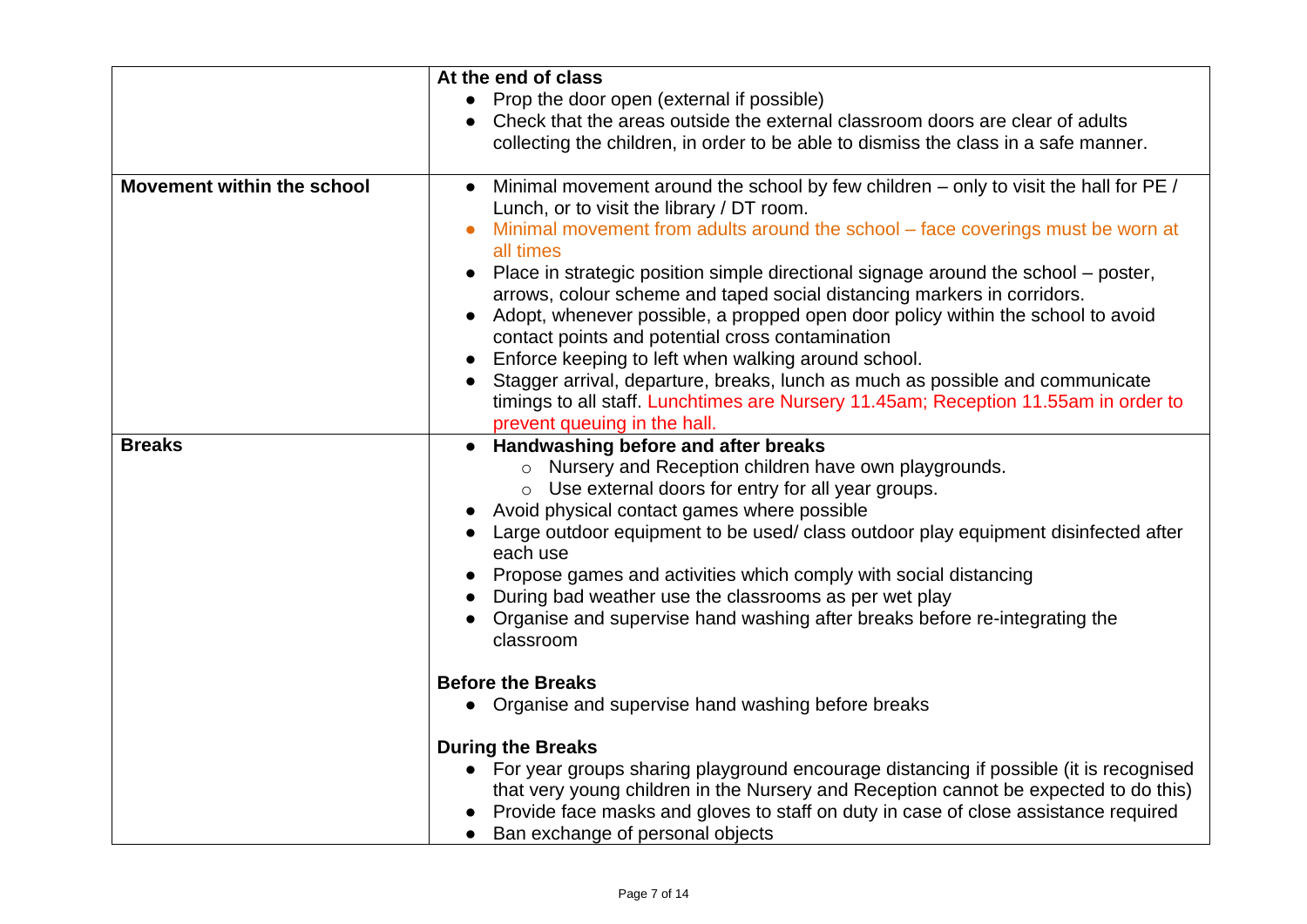|                             | <b>After the Breaks</b>                                                                                                                                         |
|-----------------------------|-----------------------------------------------------------------------------------------------------------------------------------------------------------------|
|                             | • Organise and supervise hand washing after breaks before re-integrating the                                                                                    |
|                             | classroom                                                                                                                                                       |
| Lunch - Packed lunch and    | Lunchtime rota to enable slightly staggered lunchtimes.<br>$\bullet$                                                                                            |
| school dinners              | Nursery children will have lunch at 11.45am and Reception at 11.55am, to allow for                                                                              |
|                             | less queuing in the hall. Meal-time assistants will supervise throughout.                                                                                       |
|                             | No more than 2 classes in hall at any time and tables will be spaced apart to minimise<br>$\bullet$                                                             |
|                             | contact - this is especially important with young children when eating, as the risk of                                                                          |
|                             | saliva transmission is higher.                                                                                                                                  |
|                             | Set the tables accordingly – allowing distance between each and children not facing<br>$\bullet$                                                                |
|                             | each other when eating. There will be a maximum of 4 children per table at staggered                                                                            |
|                             | intervals, to avoid face to face eating.                                                                                                                        |
|                             | Allow room for children to line up around the outside of the hall.                                                                                              |
|                             | Reduce the movement within the school hall                                                                                                                      |
|                             | Ventilate the hall before, during and after use as much as practically possible                                                                                 |
|                             | Hand washing before and after meals – to be supervised                                                                                                          |
|                             | Clean and sanitise tables and chairs immediately after use – using the recommended                                                                              |
|                             | food safe cleaning products                                                                                                                                     |
|                             | Provide face mask and gloves to Meal Time Assistants – especially when close                                                                                    |
|                             | assistance is required<br>In order to minimise movements;                                                                                                       |
|                             |                                                                                                                                                                 |
|                             | o Water and cups to be available on tables or to be collected with the main meal.<br>Remind pupils at the beginning of meal not to share food, water or cutlery |
|                             | Provide bins for packed lunch rubbish and dispose of ASAP                                                                                                       |
|                             | Meal time assistants to move with their assigned children.                                                                                                      |
| Sports and other manual and | <b>Sports Activities</b>                                                                                                                                        |
| cultural activities         | • Wash hands prior to and after activity                                                                                                                        |
|                             | Reduce contact sports activity                                                                                                                                  |
|                             | Avoid contact sports                                                                                                                                            |
|                             | PE equipment is likely to be used by very few pupils - disinfect after each use.                                                                                |
|                             | Each day, children will wear plain trainers and jogging bottoms or leggings (in school                                                                          |
|                             | colours- black or grey) to eliminate the need to change.                                                                                                        |
|                             |                                                                                                                                                                 |
|                             | Other manual or cultural activities                                                                                                                             |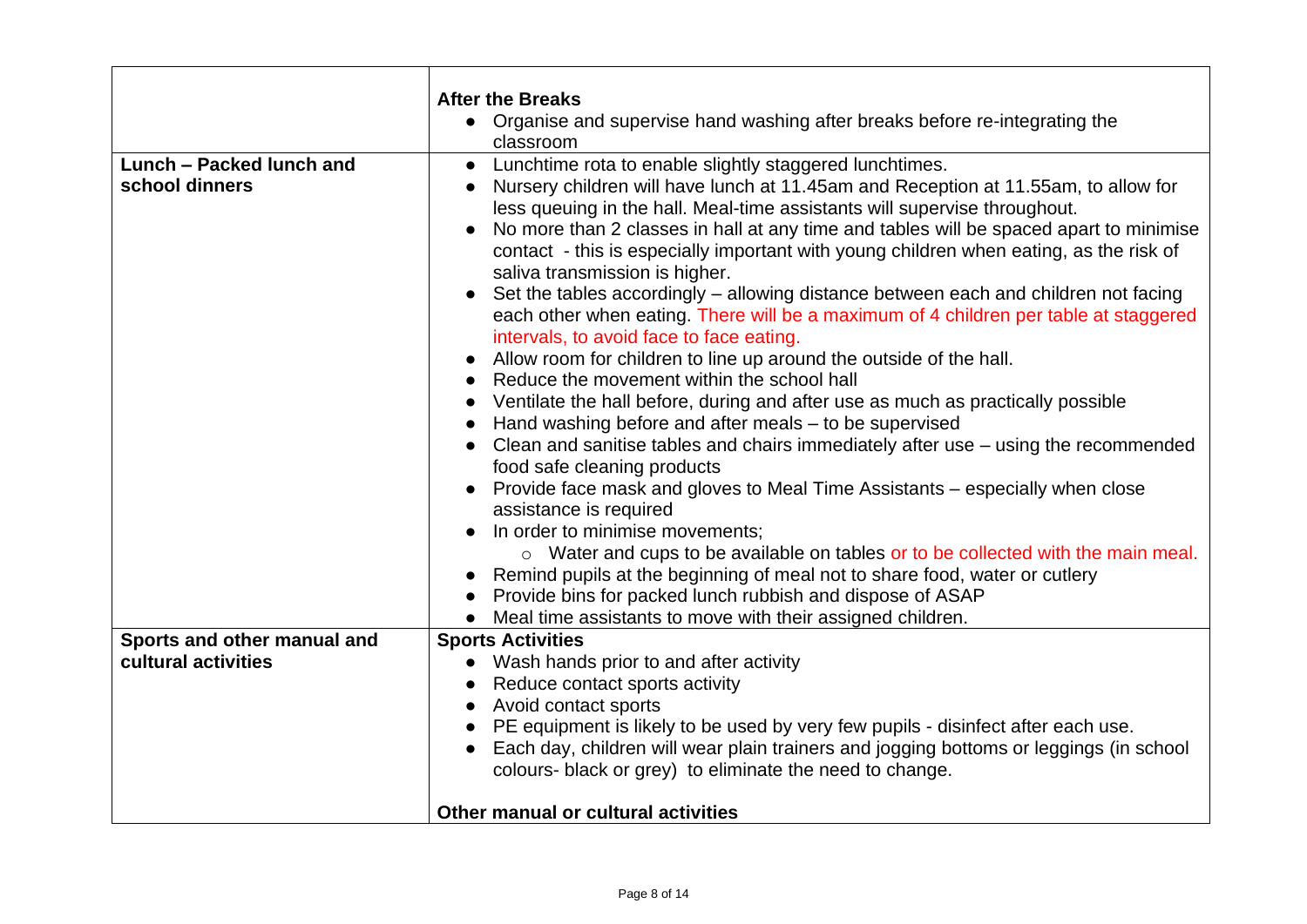|              | • Art material to be disinfected after use or kept out of circulation for 72 hours before |
|--------------|-------------------------------------------------------------------------------------------|
|              | returning to shared areas.                                                                |
|              | Minimise the exchange of material and equipment between pupils wherever possible.         |
|              | Library may be used, as there is such a small group of children to begin with. Reading    |
|              |                                                                                           |
|              | books and library books are to remain in school and are not to be taken home at           |
|              | present. Where it is necessary to take books home, upon their return, they are to         |
|              | remain out of use for a minimum of 72 hours.                                              |
|              | Avoid contact point activities or activity which requires close contact i.e. dance,       |
|              | gymnastics, contact sport.                                                                |
| <b>Staff</b> | <b>Common Rules</b>                                                                       |
|              | No one with any Covid 19 symptoms should be working and should self-isolate<br>$\bullet$  |
|              |                                                                                           |
|              | Staff to use isolation room (Studio Room) if waiting to go home                           |
|              | Avoid prolonged contact with adults who do not work in the same class                     |
|              | Face coverings to be worn at all transitional times and in communal areas                 |
|              | Single use gloves to only be used during meal time, first aid, playtime, caretaking and   |
|              | cleaning - refer to other sections of RA for details                                      |
|              | Attend all school briefing and meetings                                                   |
|              | Get briefing from Duty Senior Manager or delegated person before starting day/shift       |
|              |                                                                                           |
|              | Avoid using shared equipment if possible or clean after each use i.e. photocopier,        |
|              | computer                                                                                  |
|              | Use own equipment i.e. pens, laptops and disinfect regularly                              |
|              | Avoid large group in shared spaces - staffroom and EYFS Office. Staff to use the          |
|              | main staff room for breaks and lunchtimes to allow for adequate ventilation and social    |
|              | distancing                                                                                |
|              |                                                                                           |
|              | Staff to use 'Hedgehogs' Classroom as a temporary staff room to ensure no cross-          |
|              | contamination with TLP Staff                                                              |
|              | Repeat Coronavirus guidance regularly to all groups                                       |
|              | Clean and disinfect your place of work and equipment as often as possible i.e.            |
|              | classroom computer, desk and chair.                                                       |
|              | Each member of staff to have access to PPE and basic cleaning material and                |
|              | equipment                                                                                 |
|              | Regularly cleanse hands at the start, during the day and at the end of day/shift          |
|              |                                                                                           |
|              | Replenish as required infection control measures in the school such as sanitiser,         |
|              | tissues etc.                                                                              |
|              | Systematically use the return to work form for any staff coming back from illness –       |
|              | should be done remotely and digitally and prior to return                                 |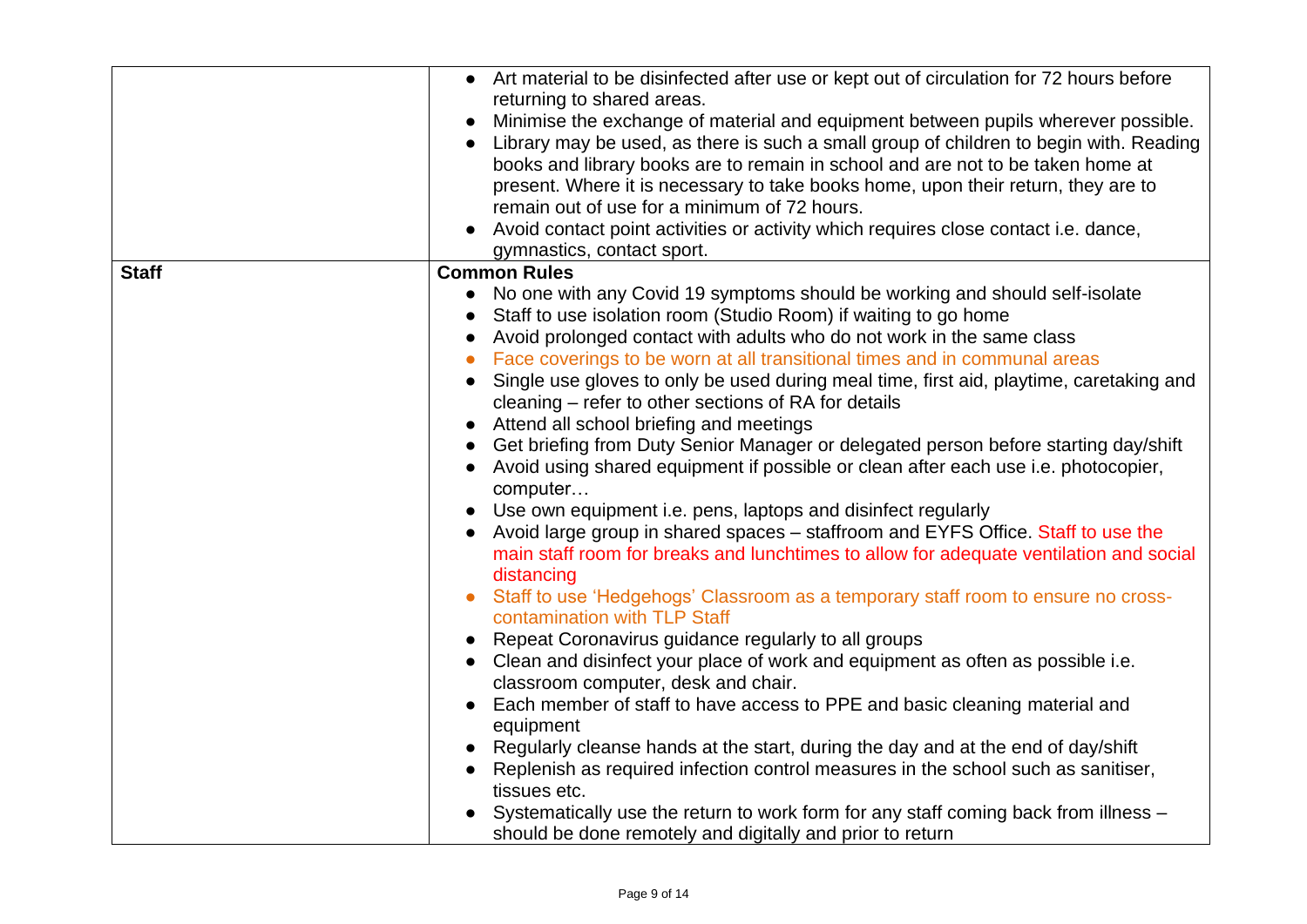| Reception and admin staff (as above)<br>• Reduce visitors to absolute minimum and strictly no volunteers<br>Interaction with visitors at reception – use the privacy glass<br>No sharing of pens and regular disinfection of counter<br>Regular checkups from other team members<br>Regularly cleaning of hands and work station especially at the start and end of shifts<br>Ensure that all building contractors and TLP Staff / Visitors are wearing face<br>coverings prior to entry to the school.                                                                                                                                               |
|-------------------------------------------------------------------------------------------------------------------------------------------------------------------------------------------------------------------------------------------------------------------------------------------------------------------------------------------------------------------------------------------------------------------------------------------------------------------------------------------------------------------------------------------------------------------------------------------------------------------------------------------------------|
| <b>Catering staff</b><br>• Special attention to cleaning and disinfection of any surfaces and equipment with food<br>contact<br>Wear face mask, single use gloves and aprons during the food prep and service<br>Use your own knives as much as possible<br>• All dirty uniform and laundry to be bagged as soon as the end of the shift for<br>contracted or personal cleaning<br>Use of Perspex screen in front of serving hatch (awaiting delivery and installation)                                                                                                                                                                               |
| <b>Caretaker</b><br>• Use own equipment/tools as much as possible or disinfect before and after each use<br>Wear single use gloves at all times and change after each task<br>If any task requires more than one individual, the correct procedure (method<br>statement) should be followed and the correct PPE should be used<br>Work independently as much as possible<br>Clean any surfaces after any contacts - disinfectant wipes or other specialised<br>products<br>• Wash hands regularly, even if wearing gloves<br>Re-evaluation of risks – especially infection – for each tasks taking into considerations<br>the context and environment |
| <b>Cleaners</b><br>• Use own equipment/tools as much as possible or disinfect before and after each use<br>Wear single use gloves at all time and change after each tasks<br>Wear gloves and face masks to clean and disinfect toilet areas<br>$\bullet$                                                                                                                                                                                                                                                                                                                                                                                              |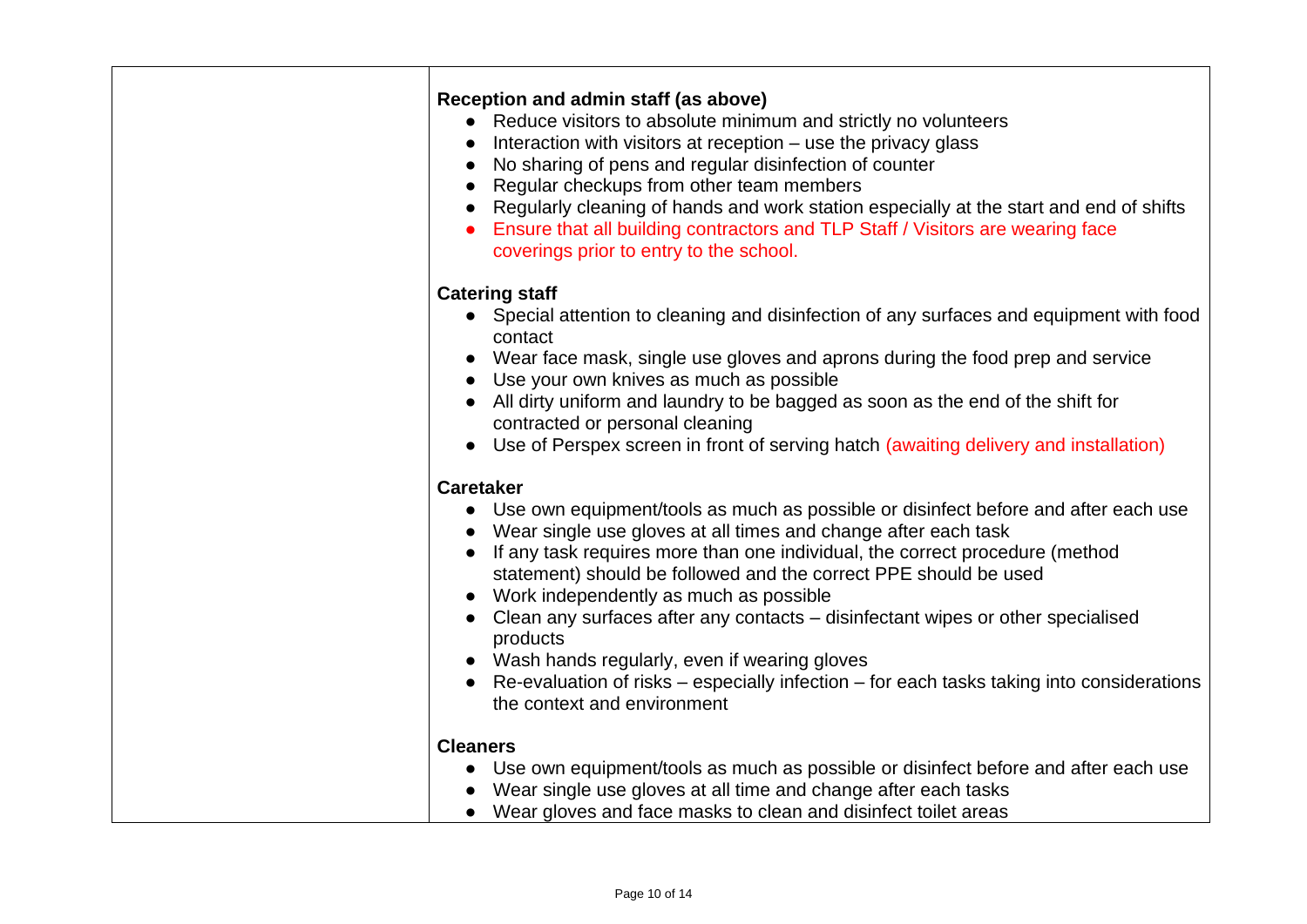|                             | • Wear gloves, face masks, aprons and overshoes to clean and disinfect any suspected               |
|-----------------------------|----------------------------------------------------------------------------------------------------|
|                             |                                                                                                    |
|                             | infected areas                                                                                     |
|                             | Work independently as much as possible                                                             |
|                             | Clean any surfaces after any contacts – disinfectant wipes or other specialised                    |
|                             | products                                                                                           |
|                             | Wash hands regularly, even if wearing gloves                                                       |
|                             | • Re-evaluation of risks – especially infection – for each tasks taking into considerations        |
|                             | the context and environment                                                                        |
| <b>Other building areas</b> | <b>Staff Room</b>                                                                                  |
|                             | Minimise contact with other members of staff                                                       |
|                             |                                                                                                    |
|                             | 2m distance must be adhered to and face coverings are to be worn except when<br>eating or drinking |
|                             | A small staff, so not necessary to stagger the breaks and lunch times                              |
|                             | No sharing of foods                                                                                |
|                             | Do not eat face to face                                                                            |
|                             | Avoid speaking face to face to avoid saliva droplets                                               |
|                             |                                                                                                    |
|                             | • All cutlery/crockery to be washed immediately after use $-$ hot soapy water or<br>dishwasher     |
|                             | • Clean and sanitise table and chair immediately after use – cleaning product to be                |
|                             | made available                                                                                     |
|                             | • Cover food when using the microwave                                                              |
|                             | • Clean and sanitise food preparation area / counter tops after each individual use                |
|                             |                                                                                                    |
|                             | <b>Meeting Rooms</b>                                                                               |
|                             | • Consider meeting virtually if at all possible – even within the same building                    |
|                             | Use school hall if too many staff to be accommodated in the staff room or meeting                  |
|                             | room                                                                                               |
|                             | • Avoid seating face to face                                                                       |
|                             | Clean and disinfect table, chairs and equipment before and after use                               |
|                             | • Ventilate the room before, during and after use                                                  |
|                             | Avoid use of paper documents - use digital screen as much as possible                              |
|                             | Provide tissue and hand sanitiser                                                                  |
|                             | Discard of any rubbish immediately after the meeting                                               |
|                             | <b>Offices</b>                                                                                     |
|                             |                                                                                                    |
|                             | • Ventilate the room before, during and after use                                                  |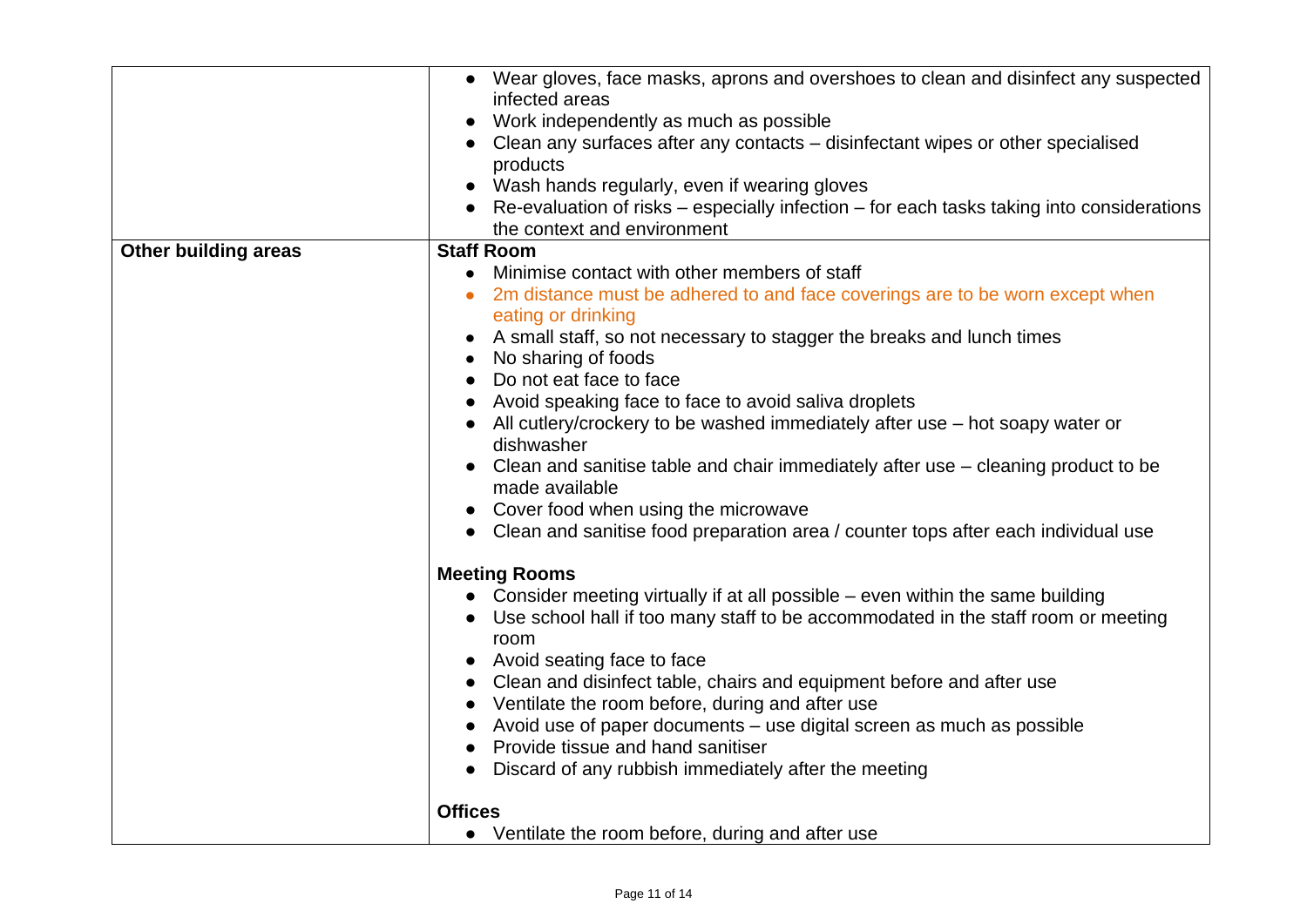|                                                           | In shared offices - do not seat face to face<br>$\bullet$                                                                                                                                                                             |  |  |  |  |
|-----------------------------------------------------------|---------------------------------------------------------------------------------------------------------------------------------------------------------------------------------------------------------------------------------------|--|--|--|--|
|                                                           | Use own equipment if possible                                                                                                                                                                                                         |  |  |  |  |
|                                                           | Clean and disinfect desk, chairs and equipment before, during after use<br><b>Meetings with Parents</b>                                                                                                                               |  |  |  |  |
|                                                           |                                                                                                                                                                                                                                       |  |  |  |  |
|                                                           | • Avoid face to face meetings if possible – use phone calls or IT meetings                                                                                                                                                            |  |  |  |  |
|                                                           | Meet the family outside applying the 2 metres social distancing if possible, and if not<br>follow the ' Meeting Rooms Guidance'                                                                                                       |  |  |  |  |
|                                                           | Face-coverings must be worn by all adults                                                                                                                                                                                             |  |  |  |  |
| <b>Deliveries</b>                                         | Reduce numbers of deliveries as much as possible<br>$\bullet$                                                                                                                                                                         |  |  |  |  |
|                                                           | All non-catering deliveries to be left at main entrance lobbies<br>$\bullet$                                                                                                                                                          |  |  |  |  |
|                                                           | Catering deliveries to be left outside kitchen entrance door - NO DELIVERY DRIVERS<br>SHOULD ENTER THE KITCHEN                                                                                                                        |  |  |  |  |
| <b>Contractors</b>                                        | Cancel all non-essential visits - refer to Premises Guidance document for details<br>$\bullet$                                                                                                                                        |  |  |  |  |
|                                                           | Continue to temperature check any contractors coming onto site and ensure they have                                                                                                                                                   |  |  |  |  |
|                                                           | no symptoms.                                                                                                                                                                                                                          |  |  |  |  |
|                                                           | Ensure that all contractors wear face coverings                                                                                                                                                                                       |  |  |  |  |
| <b>Suspected Infection</b>                                | First Aid staff including those responsible for sending ill pupils home to be briefed on<br>$\bullet$<br>the signs and symptoms and procedure for informing SM (Kate Fairbrother / Lizzy<br>Toon) about concerns of COVID19 infection |  |  |  |  |
|                                                           | Brief all staff on the signs and symptoms of COVID19                                                                                                                                                                                  |  |  |  |  |
|                                                           | Constant monitoring of all pupils and staff during the operating hours                                                                                                                                                                |  |  |  |  |
|                                                           | When and if suspected case;                                                                                                                                                                                                           |  |  |  |  |
|                                                           | Pupils (1 per room) - follow the ISOLATION PROCESS procedure and                                                                                                                                                                      |  |  |  |  |
|                                                           | Premises Guidance - see separate document                                                                                                                                                                                             |  |  |  |  |
|                                                           | Staff (1 per room) - follow the ISOLATION PROCESS procedure and<br>$\circ$                                                                                                                                                            |  |  |  |  |
|                                                           | Premises Guidance - see separate document                                                                                                                                                                                             |  |  |  |  |
|                                                           | $\triangleright$ Staff with suspected infection - essential workers can apply for you or your                                                                                                                                         |  |  |  |  |
|                                                           | household to be tested for COVID-19 through the following link https://self-                                                                                                                                                          |  |  |  |  |
|                                                           | referral.test-for-coronavirus.service.gov.uk/                                                                                                                                                                                         |  |  |  |  |
|                                                           | $\triangleright$ Systematically use the return to work form for any staff coming back from                                                                                                                                            |  |  |  |  |
|                                                           | illness - should be done remotely and digitally and prior to return                                                                                                                                                                   |  |  |  |  |
| <b>Managing Confirmed Cases of</b><br>COVID <sub>19</sub> | Any person who has been in close contact with a positive case will be required to<br><b>isolate for 10 days (new Government Guidance)</b>                                                                                             |  |  |  |  |
|                                                           | Close contacts are defined as:                                                                                                                                                                                                        |  |  |  |  |
|                                                           |                                                                                                                                                                                                                                       |  |  |  |  |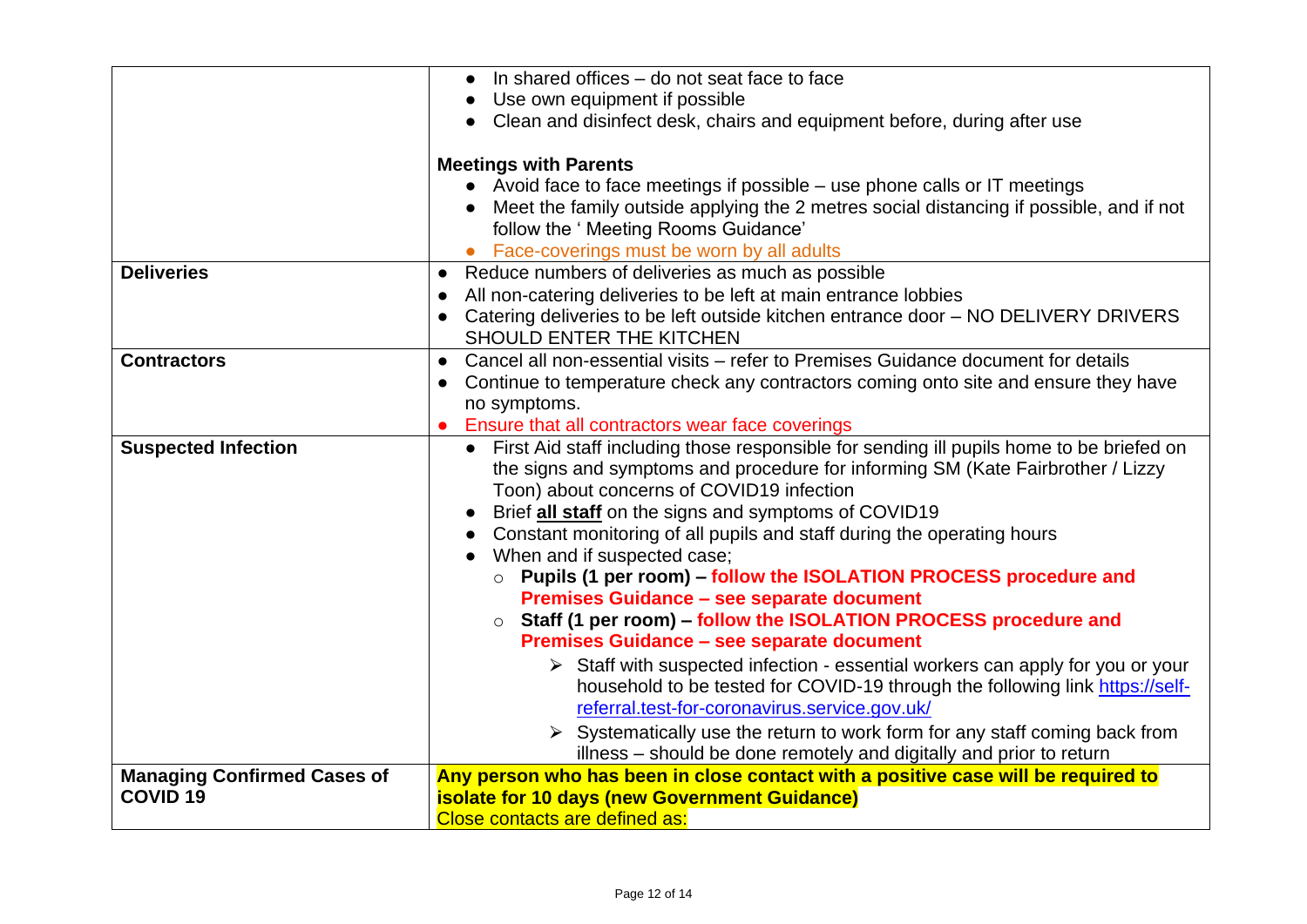|                                   |           | $\triangleright$ direct close contacts - face to face contact with an infected individual for any length of<br>time, within 1 metre, including being coughed on, a face to face conversation, or<br>unprotected physical contact (skin-to-skin)                                          |
|-----------------------------------|-----------|------------------------------------------------------------------------------------------------------------------------------------------------------------------------------------------------------------------------------------------------------------------------------------------|
|                                   |           | $\triangleright$ proximity contacts - extended close contact (within 1 to 2 metres for more than 15<br>minutes) with an infected individual<br>$\triangleright$ travelling in a small vehicle, like a car, with an infected person                                                       |
| <b>Staff shortage</b>             | $\bullet$ | Use of supply teachers permitted<br>• Premises staff – catering, cleaning and caretaking – inform school Leaders and TLP<br><b>Estates Central team</b>                                                                                                                                  |
| <b>Fire Evacuation Procedures</b> | $\bullet$ | • Follow agreed Premises Fire Evacuation Procedure<br>Caretaker to ensure all fire doors are unlocked and escape routes are clear at all<br>times<br>Teaching and support staff to familiarise themselves with the evacuation route/point<br>identified for the room/area they are using |

| <b>Assessor's Recommendations - Additional Control Measures or Actions</b> |                                                                                                     |                                     |                           |  |  |  |
|----------------------------------------------------------------------------|-----------------------------------------------------------------------------------------------------|-------------------------------------|---------------------------|--|--|--|
| <b>Section</b>                                                             | <b>List Actions / Additional Control Measures</b>                                                   | Date action<br>to be carried<br>out | <b>Person Responsible</b> |  |  |  |
| <b>Pre-opening</b><br><b>Premises Checks</b>                               | Display signage where necessary                                                                     | 03.09.20                            | TS/ES                     |  |  |  |
| Drop-off/pick up                                                           | Communicate the drop-off and pick up plan to parents/carers                                         | 17.07.20                            | <b>KF</b>                 |  |  |  |
| <b>Classrooms</b>                                                          | Teachers arrange furniture in classrooms on INSET - unused<br>furniture placed in spare classrooms. | 03.09.20-<br>04.09.20               | Class teachers            |  |  |  |